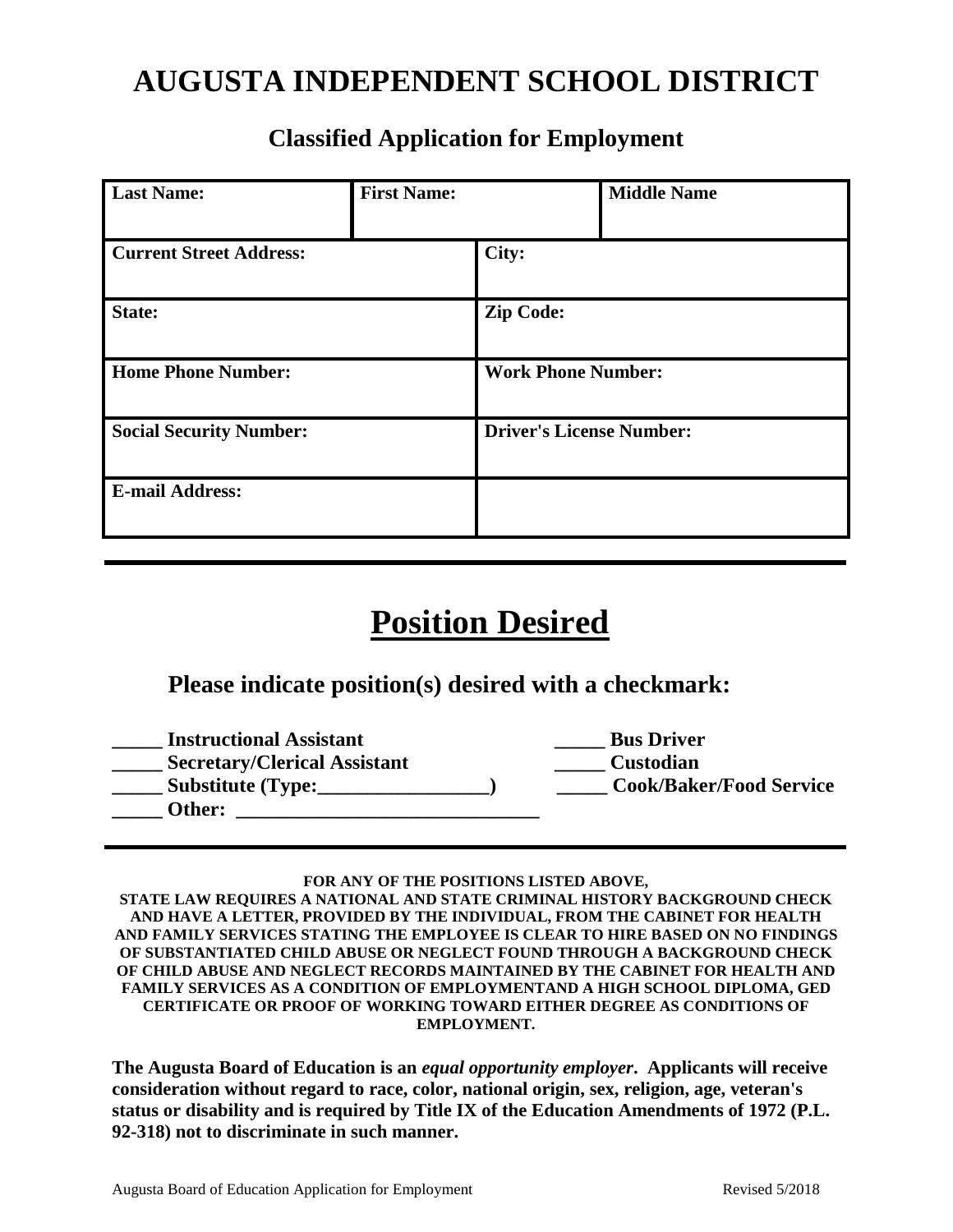## **I. GENERAL INFORMATION**

| Please respond to the questions below by indicating yes or no with a checkmark: |                |                                                                                                                                |  |
|---------------------------------------------------------------------------------|----------------|--------------------------------------------------------------------------------------------------------------------------------|--|
| Yes                                                                             | N <sub>0</sub> |                                                                                                                                |  |
|                                                                                 |                | Are you legally eligible for employment in the United States?                                                                  |  |
|                                                                                 |                | Do you have special training or skills (languages, machine operations, etc.)?<br>If yes, describe.                             |  |
|                                                                                 |                | Can you begin work immediately?<br>If no, when can you start?                                                                  |  |
|                                                                                 |                | Are any of your relatives employed by the Augusta Board of Education?<br>If yes, list names                                    |  |
|                                                                                 |                | In the past ten years were you convicted of a crime that has not been annulled,<br>expunged or sealed by a court?              |  |
|                                                                                 |                | Are you a relative of the Superintendent of the Augusta Board of Education?                                                    |  |
|                                                                                 |                | Have you ever been removed or dismissed from any position? If yes, explain.                                                    |  |
|                                                                                 |                | Have you previously been employed by the Augusta Board of Education?<br>If yes, under what name?<br>When?<br>In what capacity? |  |

## **II. EDUCATION**

**A. Highest level of education completed** 

**B. Name of high school attended** 

- **C. Did you obtain a high school diploma? \_\_\_\_\_Yes \_\_\_\_\_No**
	- **1) If no, did you obtain a GED certificate? \_\_\_\_\_Yes \_\_\_\_\_No**
	- **2) If no, are you currently enrolled in a GED program? \_\_\_\_\_Yes \_\_\_\_\_No**
- **D. If you have completed any education beyond high school, please list the name/type of school attended and number of credit hours completed and/or degree received.**
- **E. Summarize any special training, skills, licenses and/or certificates that may qualify you as being able to perform job-related functions in the position for which you are applying.**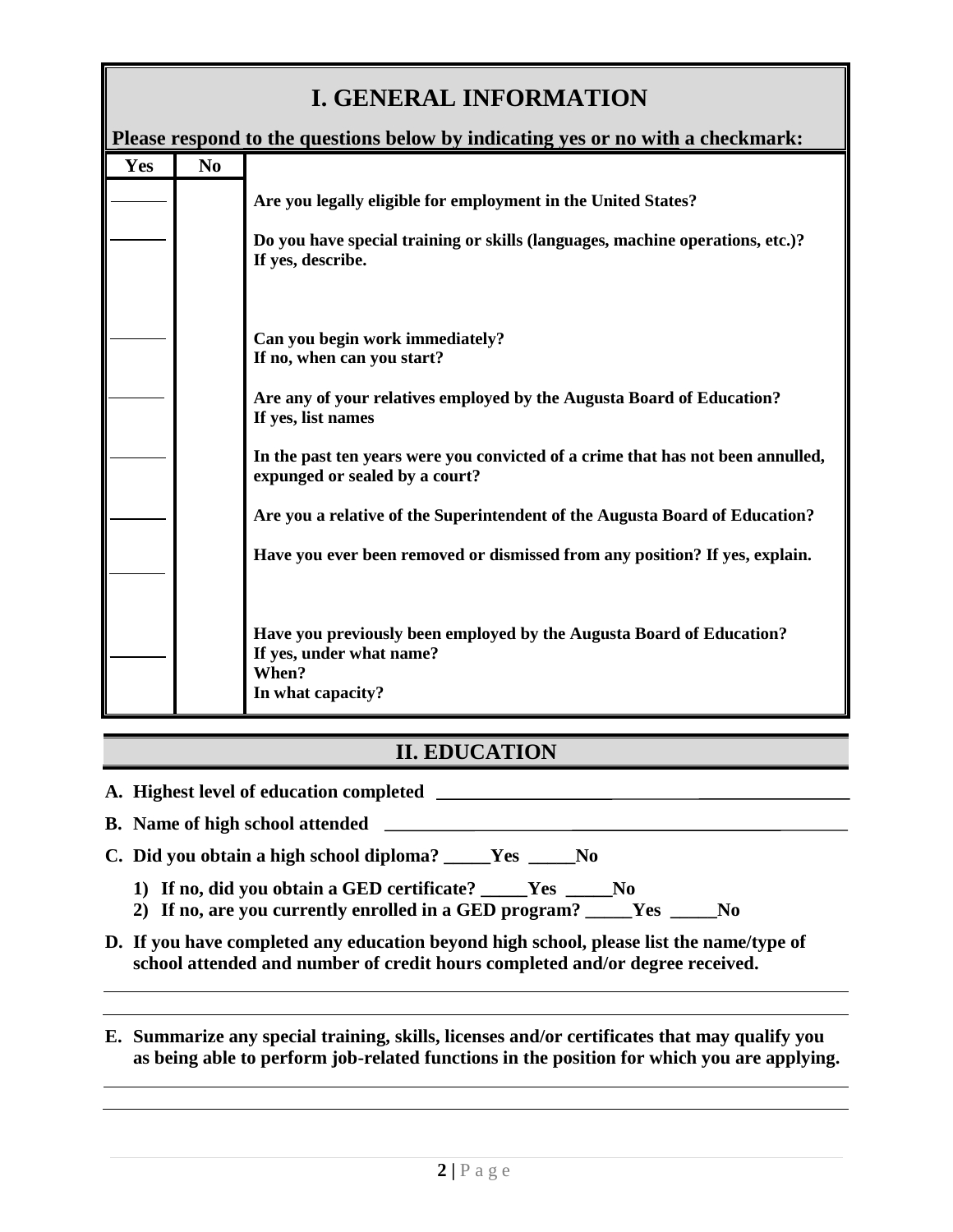|  |  |  |  | <b>III. PREVIOUS EMPLOYMENT EXPERIENCE</b> |
|--|--|--|--|--------------------------------------------|
|--|--|--|--|--------------------------------------------|

| PREVIOUS EMPLOYMENT EXPERIENCE (List in order beginning with most recent) |                                                                            |                                                                                                                                                                                                                                               |                                        |                                 |
|---------------------------------------------------------------------------|----------------------------------------------------------------------------|-----------------------------------------------------------------------------------------------------------------------------------------------------------------------------------------------------------------------------------------------|----------------------------------------|---------------------------------|
| <b>Employer's Name, Address</b><br>and Telephone No.                      | <b>Position Held,</b><br><b>Job Title, and</b><br><b>Supervisor's Name</b> | <b>Dates</b><br>(Month/Year)                                                                                                                                                                                                                  | Last<br><b>Annual</b><br><b>Salary</b> | <b>Nature of</b><br><b>Work</b> |
|                                                                           |                                                                            |                                                                                                                                                                                                                                               |                                        |                                 |
|                                                                           |                                                                            | From______<br>To                                                                                                                                                                                                                              |                                        |                                 |
|                                                                           |                                                                            | From_______<br>To                                                                                                                                                                                                                             |                                        |                                 |
|                                                                           |                                                                            | From_______<br>To the state of the state of the state of the state of the state of the state of the state of the state of the state of the state of the state of the state of the state of the state of the state of the state of the state o |                                        |                                 |

### **IV. ADDITIONAL INFORMATION**

*Note: For the following information, exclude memberships that would reveal gender, race, religion, national origin, age, color, disability or any other similarly protected status.*

**List professional, trade, business, or civic associations and any offices held.**

**List special accomplishments, publications, awards, etc.**

**List any additional information you would like us to consider.**